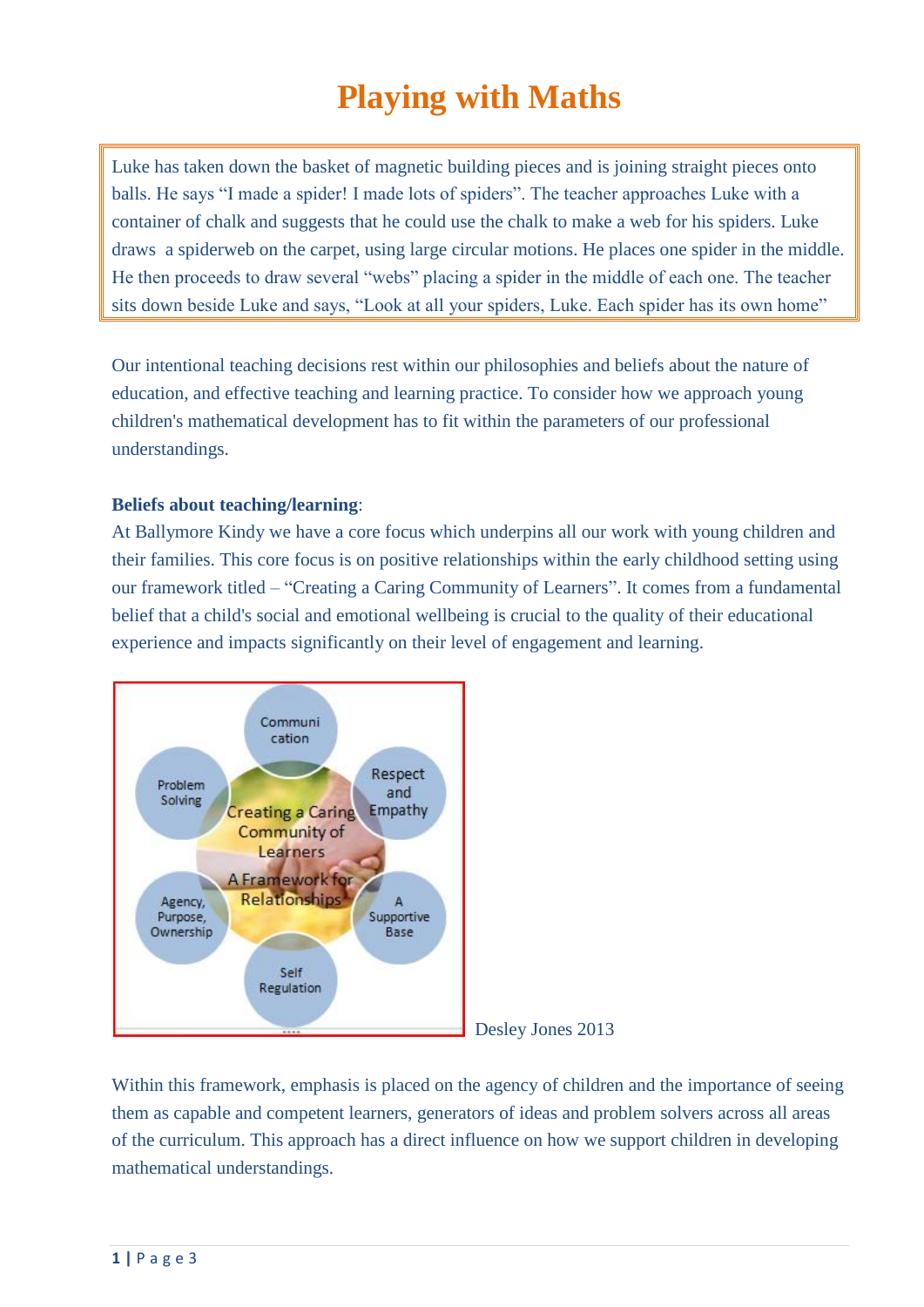Other beliefs that underpin our approach to teaching and learning include that:

- a significant role for teachers and educators is to provide an environment (social, emotional, physical, psychological and cognitive) that supports and scaffolds children's endeavours as they play, explore and create;
- make believe play is an effective teaching/learning tool facilitating all elements of our relationships framework and engaging children in rich, personally meaningful experiences that support the social nature of learning and contribute to deeper level learning and
- most significantly we can assist children to develop positive dispositions for learning including curiosity, cooperation, confidence, creativity, commitment, enthusiasm, persistence, imagination and reflexivity (EYLF, p 34) as well as skills and processes such as problem solving, inquiry, experimentation, hypothesizing, researching and investigating (p35) thereby providing a strong foundation for more formal learning in the school setting.

The wellbeing and level of involvement of young children are considered measures of the quality of an environment by Professor Ferre Laevers, of the Experiential Education Research Centre in Belgium. According to Professor Laevers, "when these two conditions are fulfilled, we know that both the social-emotional and cognitive development of the child is secured." (2012, p5) These factors should be the first consideration in asking "How is each of the children doing?" rather than focussing initially on what they have, or have not, learned.

# **Beliefs about maths:**

- Maths, like literacy, is all around us. It is a fundamental part of our everyday lives and we need to be aware of opportunities to talk about, and play with maths.
- Maths is a language it is one way to understand the world in which we live
- There is no one way to solve maths problems or to arrive at an understanding of maths concepts (Berk, 2001, p197)

### **Beliefs about the teacher's role in fostering children's mathematical understandings:**

To capitalise on "maths moments", teachers and educators have to be:

- effective observers of children's play and interests
- mathematically aware
- facilitators of mathematical language
- co-constructors of curriculum with young children, linking children with one another, and with ideas and play within the environment. Both play and group times for planning and reflecting provide opportunities to share with one another the conversations and ideas individuals have engaged in or plan to engage in - "Bill says we need \$10 to buy a ticket to his puppet show. How would he write that on the sign?", "I just brought this basket of tiles to show you. Today when I visited Lucy's house, she had used some to cover the floor of her verandah. That might be an idea someone else would like to use."